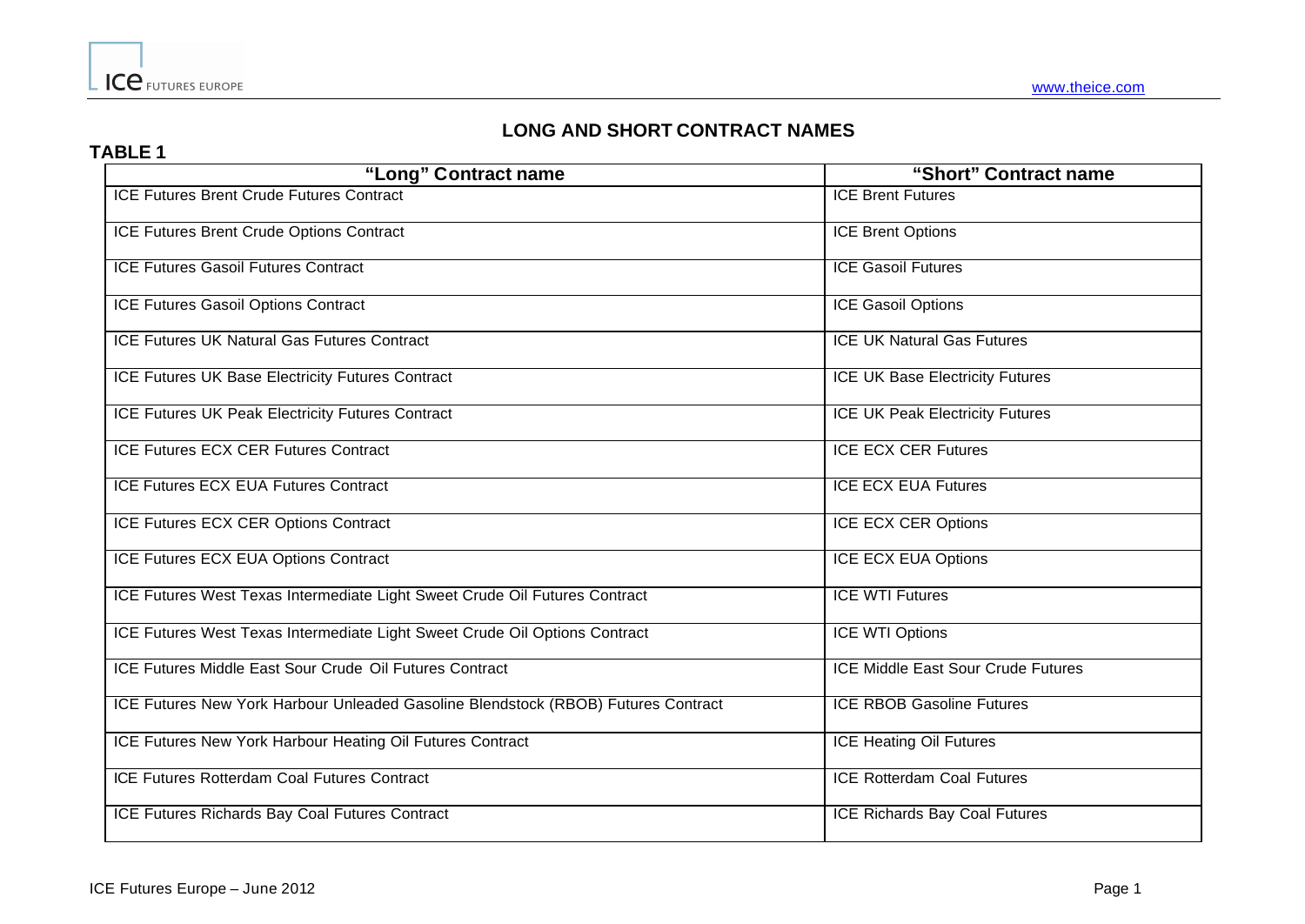| ICE Futures globalCOAL Newcastle Coal Futures Contract           | ICE gC Newcastle Coal Futures              |
|------------------------------------------------------------------|--------------------------------------------|
| ICE Futures ECX CER Daily Futures Contract                       | <b>ICE ECX CER Daily Futures</b>           |
| ICE Futures ECX EUA Daily Futures Contract                       | <b>ICE ECX EUA Daily Futures</b>           |
| ICE Futures Argus Sour Crude Index Futures Contract              | <b>ICE ASCI Futures</b>                    |
| ICE Futures Argus Sour Crude Index Differential Futures Contract | <b>ICE ASCI Differential Futures</b>       |
| <b>ICE Futures TTF Natural Gas Futures Contract</b>              | <b>ICE TTF Natural Gas Futures</b>         |
| ICE Futures TTF Natural Gas Options Contract                     | <b>ICE TTF Natural Gas Options</b>         |
| ICE Futures Richards Bay Coal Options Contract                   | <b>ICE Richards Bay Coal Options</b>       |
| ICE Futures Rotterdam Coal Options Contract                      | <b>ICE Rotterdam Coal Options</b>          |
| ICE Futures globalCOAL Newcastle Coal Options Contract           | ICE gC Newcastle Coal Options              |
| <b>ICE Futures ECX ERU Futures Contract</b>                      | <b>ICE ECX ERU Futures</b>                 |
| <b>ICE Futures NCG Natural Gas Futures Contract</b>              | <b>ICE NCG Natural Gas Futures</b>         |
| <b>ICE Futures GASPOOL Natural Gas Futures Contract</b>          | <b>ICE GASPOOL Natural Gas Futures</b>     |
| ICE Futures Appalachian Coal Futures Contract                    | ICE Appalachian Coal Futures               |
| <b>ICE Futures CSX Coal Futures Contract</b>                     | <b>ICE CSX Coal Futures</b>                |
| ICE Futures Powder River Basin Coal Futures Contract             | <b>ICE Powder River Basin Coal Futures</b> |
| ICE Futures FOB Indonesia Sub-Bituminous Coal Futures Contract   | <b>ICE FOB Coal Futures</b>                |
| ICE Futures UK Natural Gas Options Contract                      | <b>ICE UK Natural Gas Options</b>          |
| ICE Futures Low Sulphur Gasoil Futures Contract                  | ICE Low Sulphur Gasoil Futures             |
| ICE Futures Low Sulphur Gasoil Options Contract                  | ICE Low Sulphur Gasoil Options             |
| <b>ICE Futures ECX EUAA Futures Contract</b>                     | <b>ICE ECX EUAA Futures</b>                |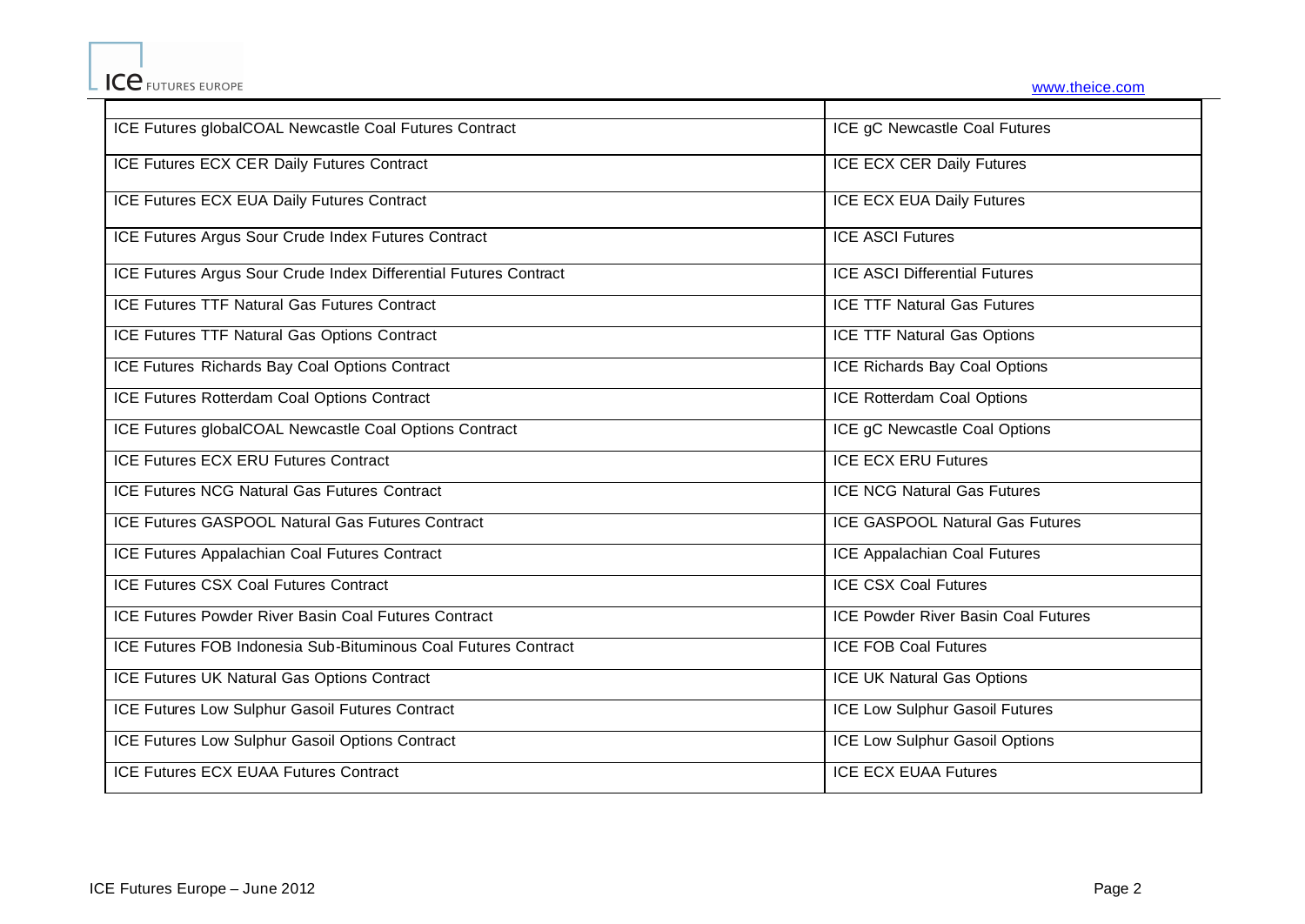## **TABLE 2**

| <b>Contracts</b>                                                  | Generic name for specific groups of Contracts |
|-------------------------------------------------------------------|-----------------------------------------------|
| ICE Brent Futures; ICE Brent Options                              |                                               |
| ICE Gasoil Futures; ICE Gasoil Options                            |                                               |
| ICE WTI Futures; ICE WTI Options                                  |                                               |
| <b>ICE Middle East Sour Crude Futures</b>                         |                                               |
| <b>ICE RBOB Gasoline Futures</b>                                  | Oil Contracts                                 |
| ICE Heating Oil Futures                                           |                                               |
| <b>ICE ASCI Futures</b>                                           |                                               |
| <b>ICE ASCI Differential Futures</b>                              |                                               |
| ICE Low Sulphur Gasoil Futures; ICE Low Sulphur Gasoil<br>Options |                                               |
| ICE UK Natural Gas Futures; ICE UK Natural Gas Options            |                                               |
| ICE UK Base Electricity Futures                                   |                                               |
| <b>ICE UK Peak Electricity Futures</b>                            |                                               |
| ICE TTF Natural Gas Futures; ICE TTF Natural Gas Options          |                                               |
| <b>ICE GASPOOL Natural Gas Futures</b>                            | <b>Utility Contracts</b>                      |
| <b>ICE NCG Natural Gas Futures</b>                                |                                               |
|                                                                   |                                               |
| <b>ICE Rotterdam Coal Futures</b>                                 |                                               |
| ICE Richards Bay Coal Futures                                     |                                               |
|                                                                   |                                               |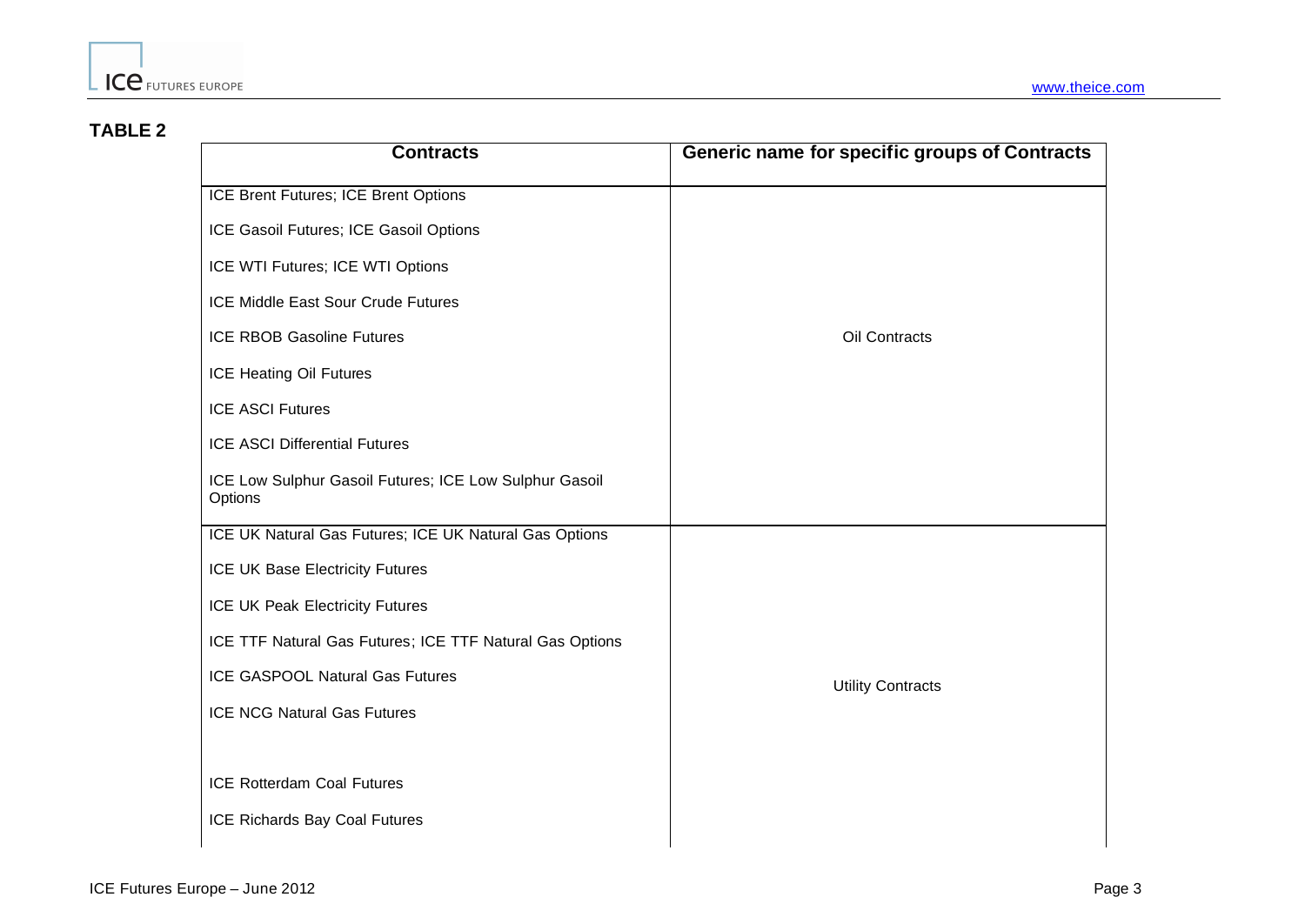| ICE gC Newcastle Coal Futures; ICE gC Newcastle Coal Options |                            |
|--------------------------------------------------------------|----------------------------|
| ICE Appalachian Coal Futures                                 |                            |
| <b>ICE CSX Coal Futures</b>                                  |                            |
| <b>ICE Powder River Basin Coal Futures</b>                   |                            |
| ICE FOB Indondesia Sub-Bituminous Coal Futures               |                            |
| ICE ECX CER Futures; ICE ECX CER Options                     |                            |
| ICE ECX EUA Futures; ICE ECX EUA Options                     | <b>Emissions Contracts</b> |
| ICE ECX CER Daily Futures                                    |                            |
| ICE ECX EUA Daily Futures                                    |                            |
| <b>ICE ECX ERU Futures</b>                                   |                            |
| <b>ICE ECX EUAA Futures</b>                                  |                            |
|                                                              |                            |